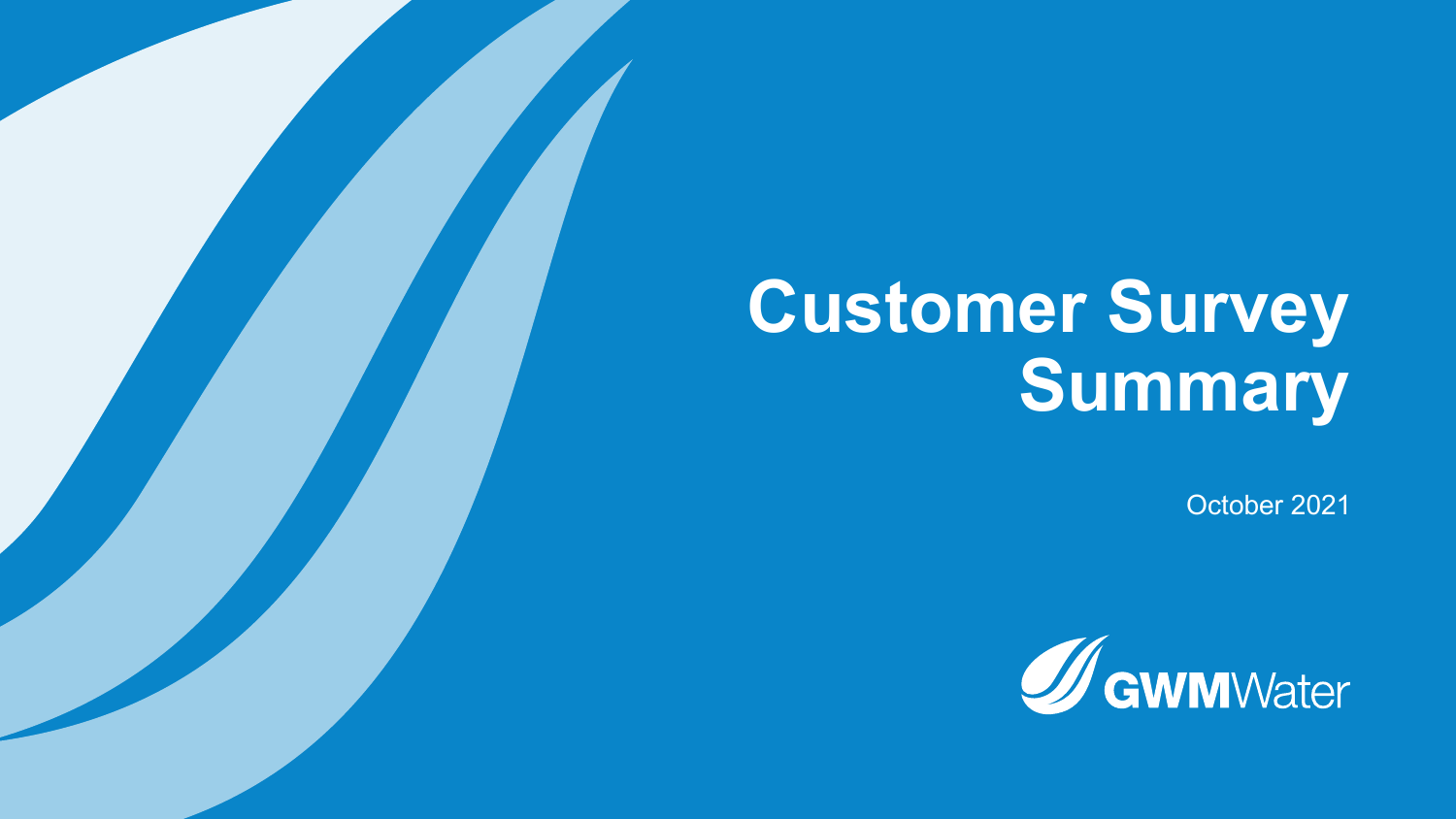### **Survey overview**

- The broad aims of this survey were to:
	- o Continue to monitor customers' overall perceptions of GWMWater's services including water supply, urban water quality, wastewater services, supply interruptions, information and customer service
- Assess GWMWater's performance on four key reporting measures to monitor the performance of Victoria's urban and rural water corporations, i.e. value for money, trust in GWMWater, reputation and overall satisfaction
- This survey was conducted by telephone interviewing commenced on 11 May 2021 and was completed on 15 June 2021
	- o The average interview took 13 minutes to complete
- The target population included urban drinking water customers, urban non- drinking water customers, rural customers and non-residential / commercial customers who according to GWMWater's records were connected to its urban water supply
- 652 interviews were completed
- The results (excluding the commercial customer sample to maintain comparability with previous surveys) have been weighted to reflect the correct proportions of customers by water supply system



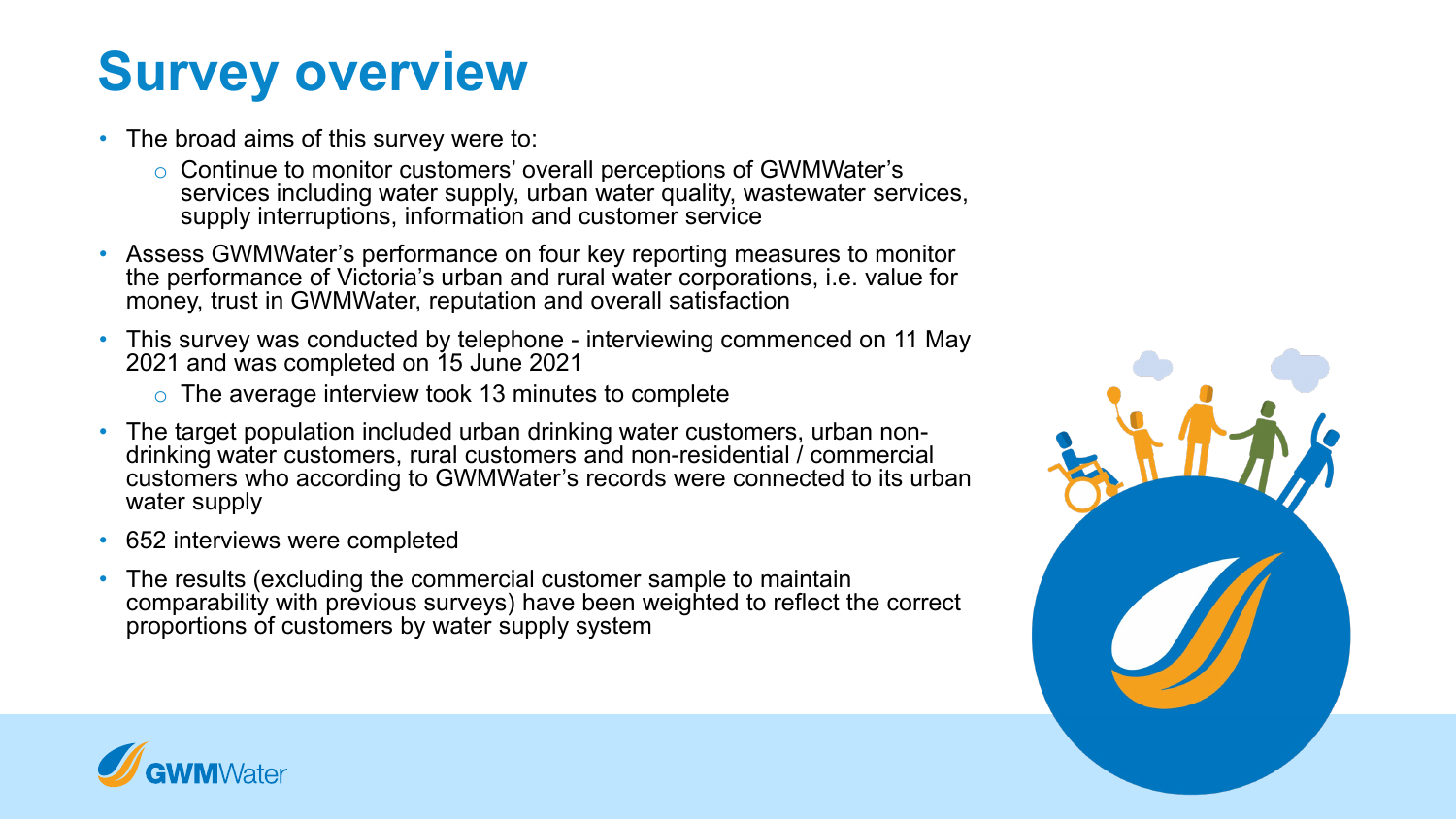## **Net Promoter Score (NPS)**



The NPS was derived from an 11-point scale to measure the likelihood of customers speaking favourably about GWMWater's service where:

- $\cdot$  0 = not at all likely and 10 = extremely likely. Responses were then classified into three categories detractors, passives and promoters
	- o **Overall 36% of customers are "promoters"** (i.e. their likelihood was 9 or 10 out of 10) **a significant decrease from 2019**
	- **Overall 23% of customers are "detractors"** (i.e. their likelihood was between 0 and 6 out of 10) a **significant increase from 2019**
- The NPS is calculated as the difference between the percentage of promoters and detractors (i.e. 36% 23%)
- **The NPS for this survey is 13%**

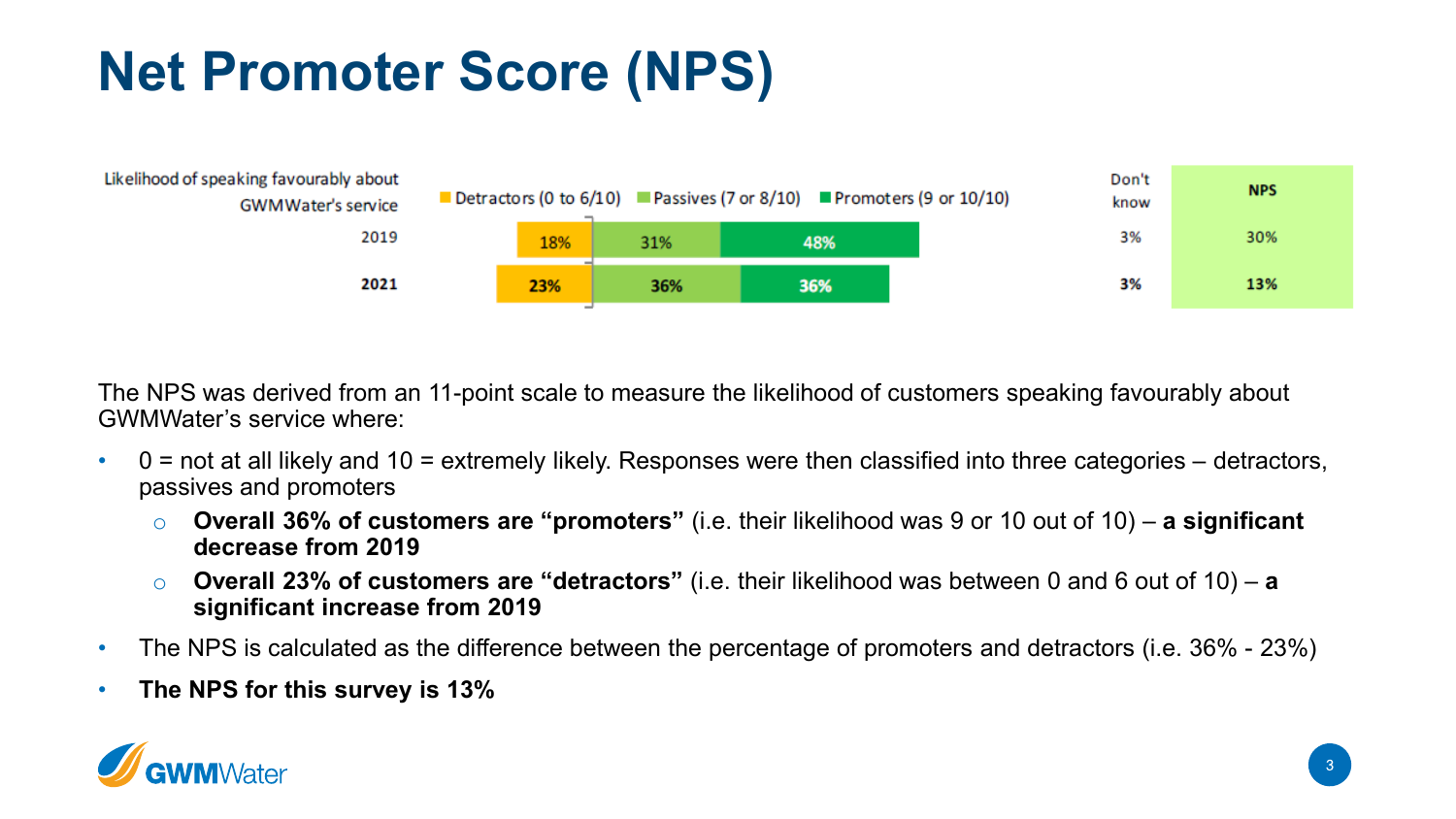#### **Overall Satisfaction**



Overall satisfaction was measured using a 10-point scale where 1 = extremely dissatisfied and 10 = extremely satisfied

- **96% of customers were satisfied with the overall service provided by GWMWater** (i.e. their satisfaction rating was between 5 and 10 out of 10)
- 51% were very satisfied (i.e. their satisfaction rating was 9 or 10 out of 10)
- 3% were dissatisfied (i.e. their satisfaction rating was between 1 and 4 out of 10)

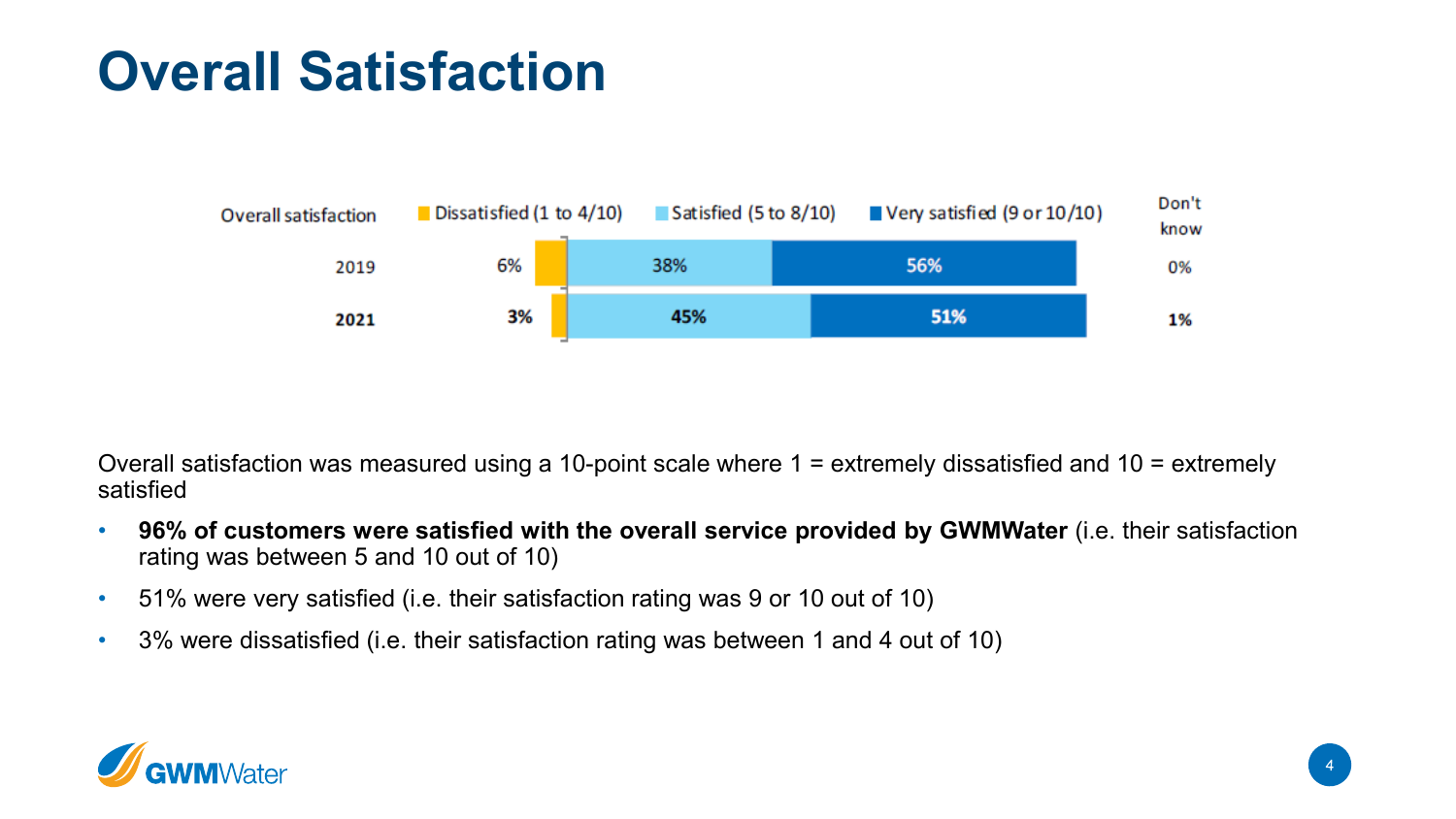#### **Satisfaction across service delivery areas**



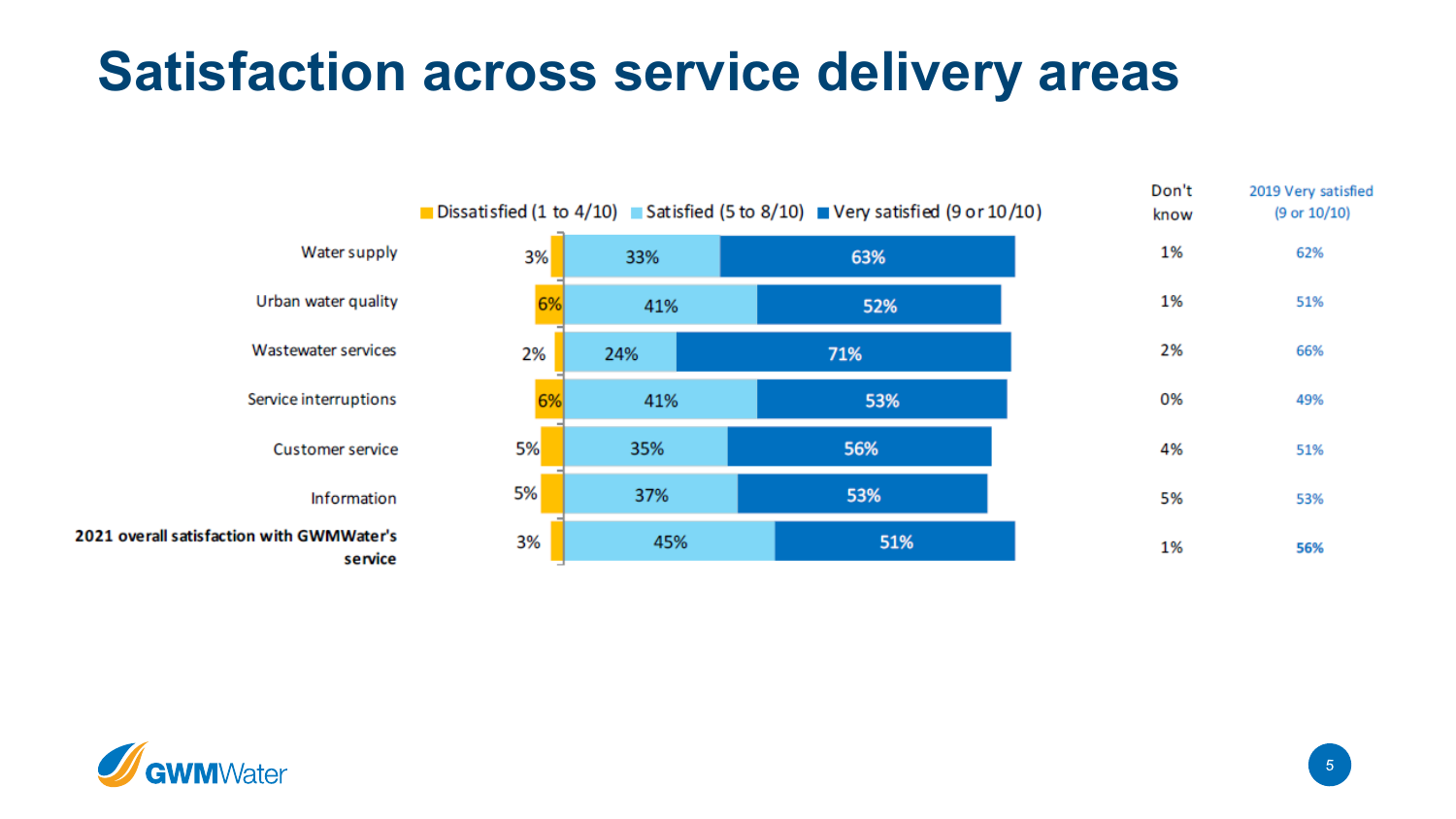# **Key reporting measures (Urban)**





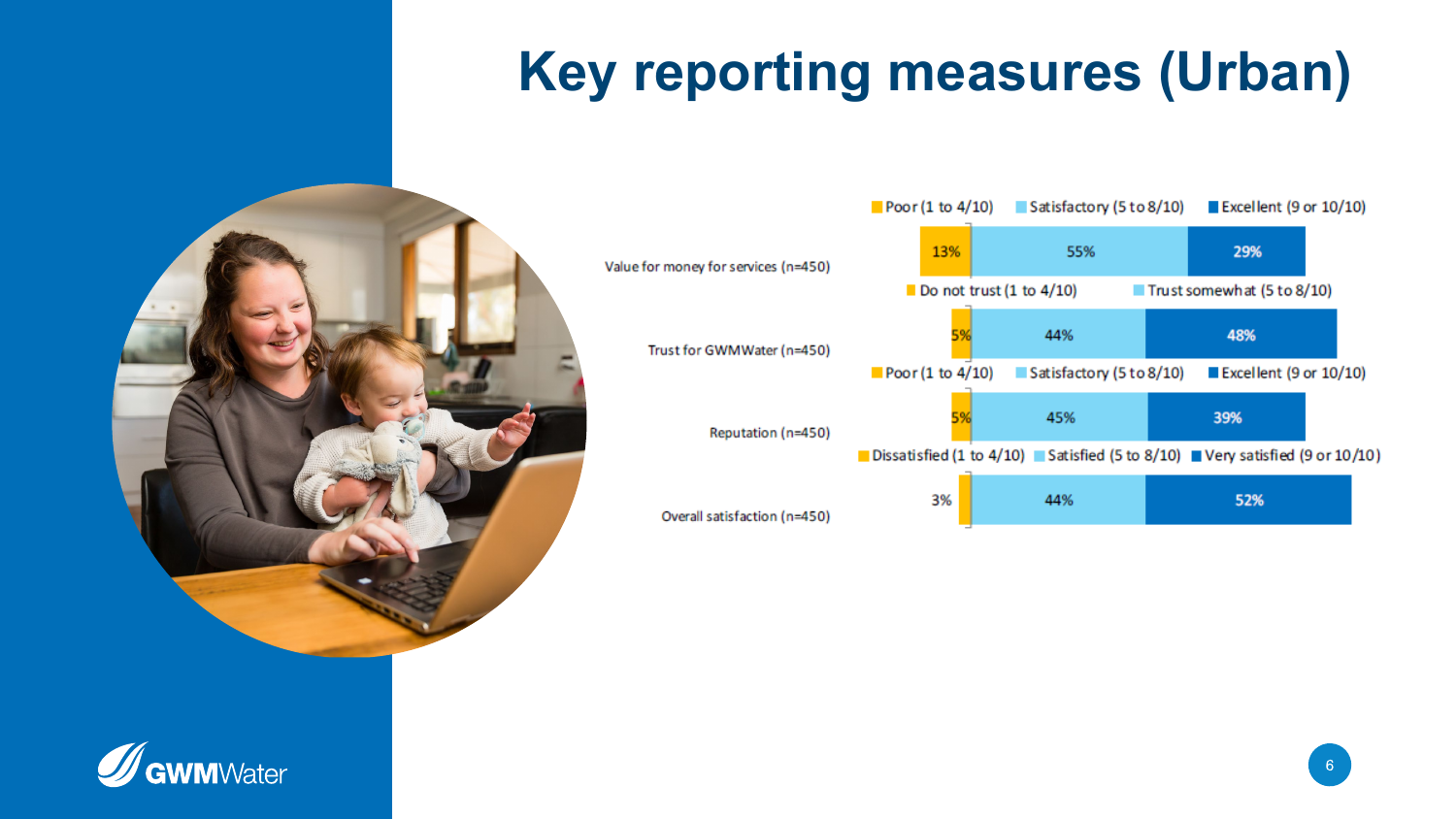## **Key reporting measures (Rural)**





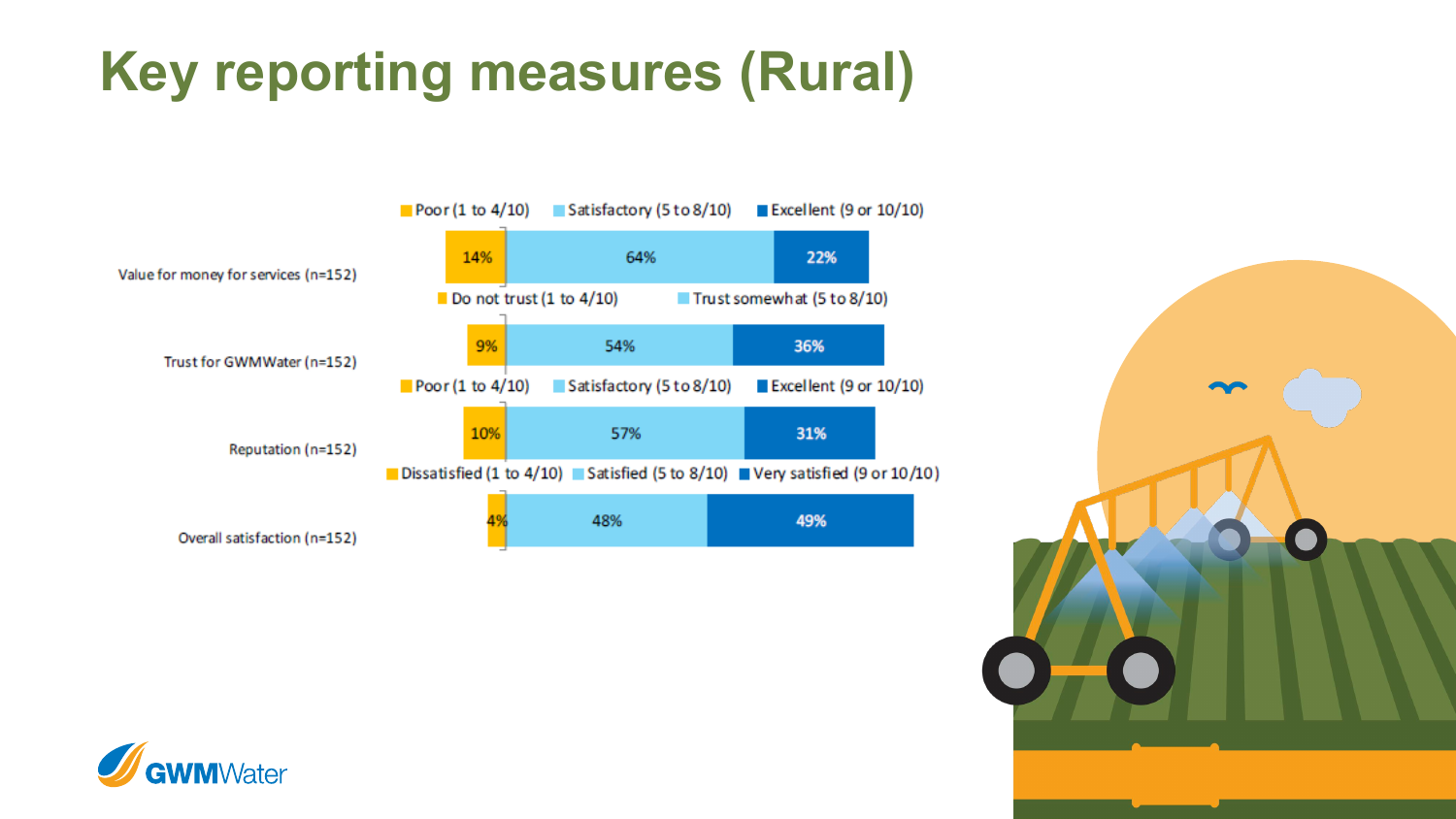#### **Water supply**



#### **Water quality**



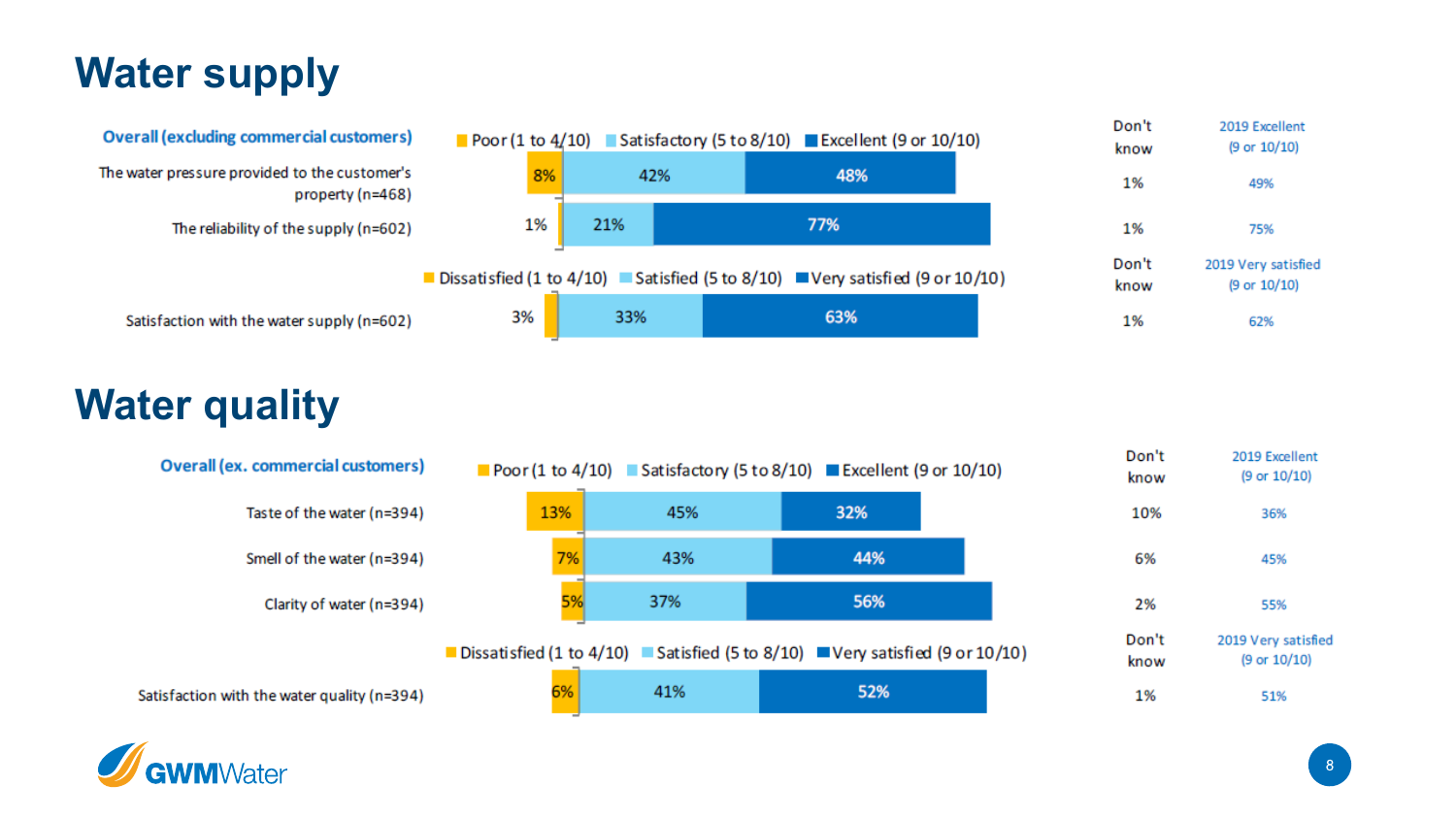#### **Wastewater service**



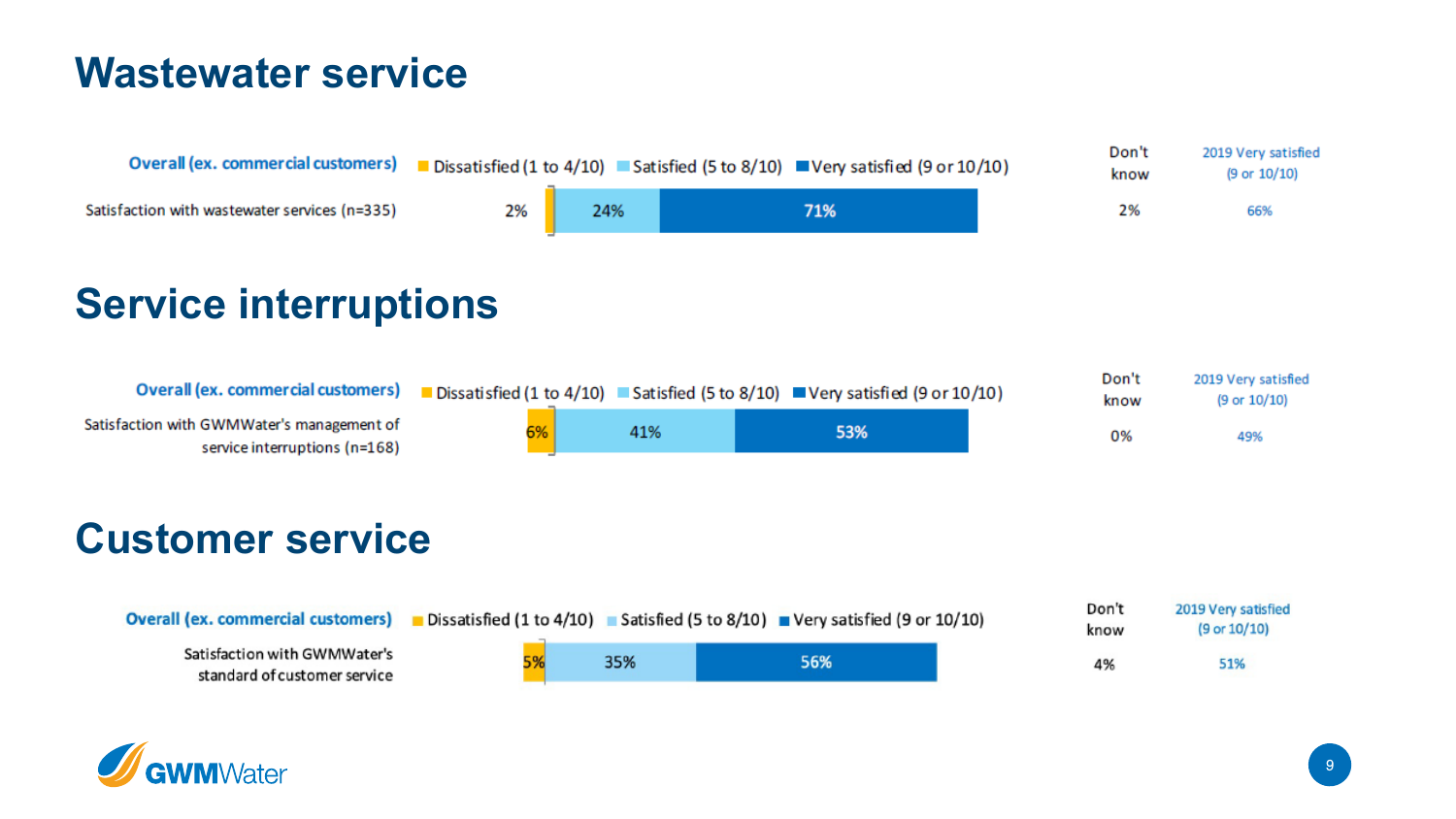#### **Key strengths (themes mentioned)**

| <b>Strengths (themes)</b>                                             | <b>TOTAL</b> | <b>Drinking</b><br><b>Water</b> | Non-<br><b>Drinking</b> | <b>Rural</b> | Non-res /<br><b>Commercial</b> |
|-----------------------------------------------------------------------|--------------|---------------------------------|-------------------------|--------------|--------------------------------|
| Supply/ delivery/ reliability                                         | 70%          | 67%                             | 52%                     | 89%          | 79%                            |
| Customer service / GWMWater<br>people                                 | 38%          | 42%                             | 41%                     | 20%          | 29%                            |
| Water quality in general                                              | 24%          | 25%                             | 7%                      | 21%          | 14%                            |
| Good communication /<br>information                                   | 10%          | 10%                             | 7%                      | 8%           | 14%                            |
| Good pressure                                                         | 3%           | 2%                              | 7%                      | 8%           | 0%                             |
| Other (i.e. smell, colour, taste,<br>price, environmentally friendly) | 20%          | 20%                             | 12%                     | 13%          | 7%                             |